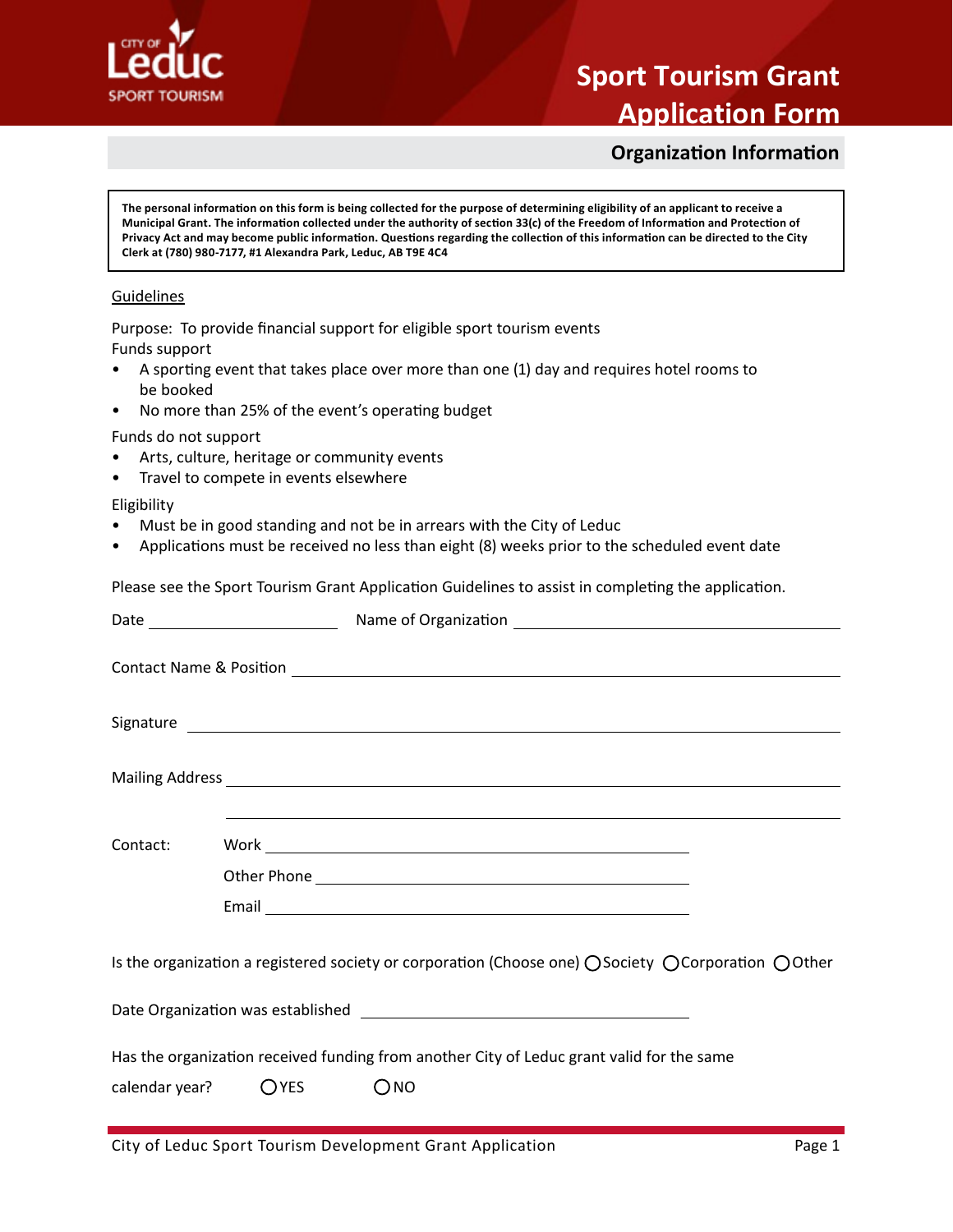

# **Sport Tourism Grant**

**Application Form**

|                                                                                                                                         |                                                                                   |                       |                           |                        | <b>Event Details</b> |
|-----------------------------------------------------------------------------------------------------------------------------------------|-----------------------------------------------------------------------------------|-----------------------|---------------------------|------------------------|----------------------|
|                                                                                                                                         |                                                                                   |                       |                           |                        |                      |
|                                                                                                                                         |                                                                                   |                       |                           |                        |                      |
|                                                                                                                                         | Provide a brief description of the event:                                         |                       |                           |                        |                      |
|                                                                                                                                         |                                                                                   |                       |                           |                        |                      |
|                                                                                                                                         |                                                                                   |                       |                           |                        |                      |
|                                                                                                                                         |                                                                                   |                       |                           |                        |                      |
| This event is: (choose one)                                                                                                             |                                                                                   |                       |                           |                        |                      |
| Sport<br>meeting/AGM                                                                                                                    | ORegional                                                                         | $\bigcirc$ Provincial | ○ Western                 | $\bigcirc$ National    | OInternational       |
| <b>Training Camp</b><br>or Conference                                                                                                   | ○ Sport Festival                                                                  | Development<br>Sport  | Niche/Non-<br>traditional | $\bigcirc$ Major Sport | Multi-Sport<br>Games |
| <b>Participant Information</b>                                                                                                          |                                                                                   |                       |                           |                        |                      |
|                                                                                                                                         |                                                                                   |                       |                           |                        |                      |
| What is the estimated number of spectators? __________________                                                                          |                                                                                   |                       |                           |                        |                      |
| How many participants will be travelling from more than 80 km away? (including coaches, officials<br>and players) _____________________ |                                                                                   |                       |                           |                        |                      |
| How many nights will participants be staying in Leduc?                                                                                  |                                                                                   |                       |                           |                        |                      |
| Is there a host hotel(s) for this event?<br>$\bigcirc$ NO<br>$\bigcirc$ YES                                                             |                                                                                   |                       |                           |                        |                      |
| Which hotels are being booked?                                                                                                          |                                                                                   |                       |                           |                        |                      |
|                                                                                                                                         |                                                                                   |                       |                           |                        |                      |
|                                                                                                                                         | How many rooms are being block booked per night? ________________________________ |                       |                           |                        |                      |
|                                                                                                                                         |                                                                                   |                       |                           |                        |                      |
|                                                                                                                                         | City of Leduc Sport Tourism Development Grant Application                         |                       |                           |                        | Page 2               |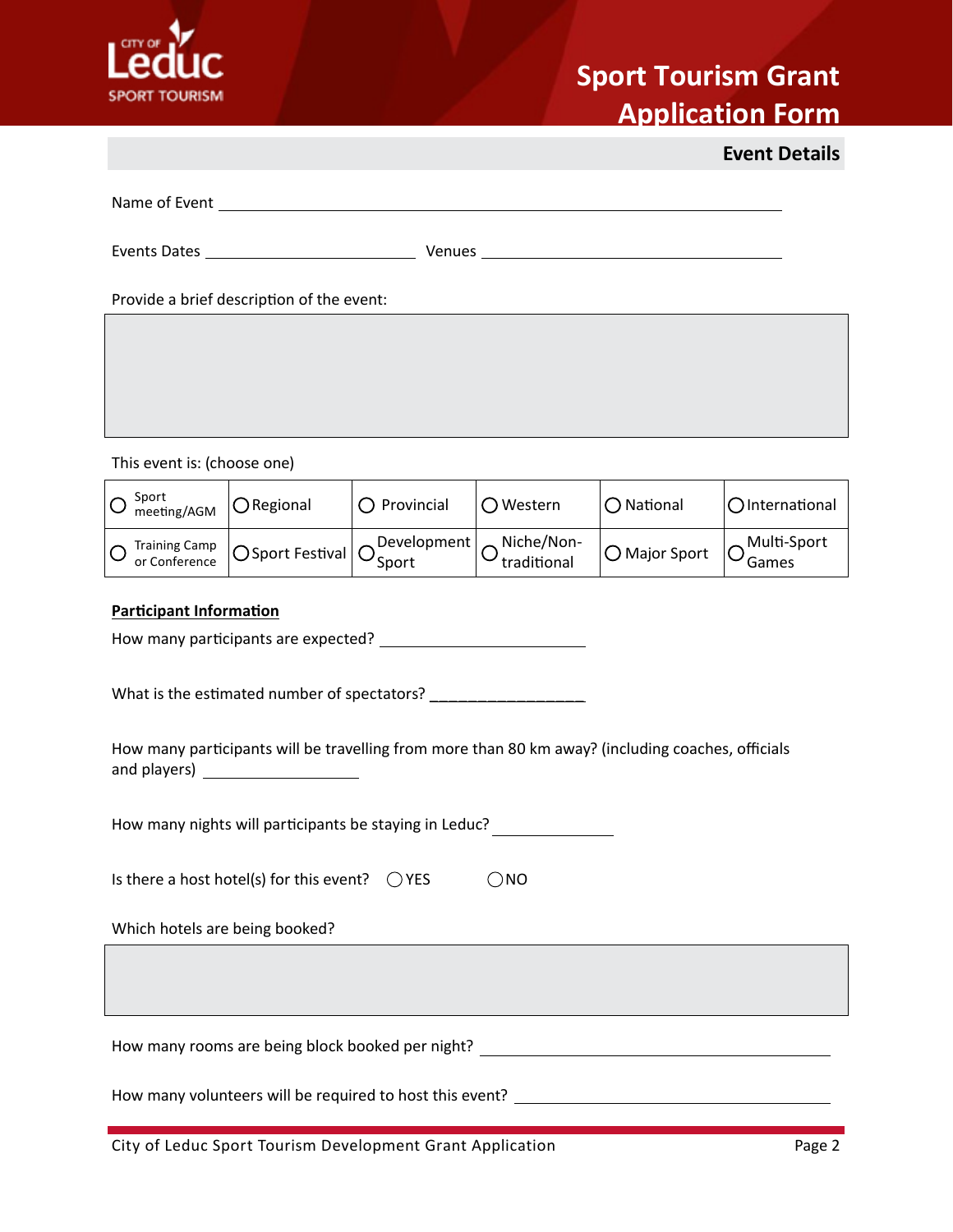

Alexandra Park, Leduc, AB T9E 4C4.

Anticipated number of volunteer hours that will be worked to host this event

How will the City of Leduc be recognized in promotional material/efforts?

| What is the intended use of the Sport Tourism Development Grant? (Choose one)          |                                                                                                                                                                                                 |                            |  |  |  |  |
|----------------------------------------------------------------------------------------|-------------------------------------------------------------------------------------------------------------------------------------------------------------------------------------------------|----------------------------|--|--|--|--|
| $\bigcirc$ Start-up costs                                                              | $\bigcirc$ Operating expenses                                                                                                                                                                   | $\bigcirc$ Facility Rental |  |  |  |  |
| $\bigcirc$ Matching funding                                                            | $\bigcirc$ Equipment Legacy                                                                                                                                                                     | $\bigcirc$ Other:          |  |  |  |  |
| OYes ONo<br>approached to provide quotes?                                              | Will local businesses have the opportunity to provide quotes and earn the events business<br>Which local business categories (i.e. print shops, catering, promotional companies etc.) are being |                            |  |  |  |  |
|                                                                                        |                                                                                                                                                                                                 |                            |  |  |  |  |
| Will the event provide the opportunity to showcase local arts and culture?<br>OYes ONo |                                                                                                                                                                                                 |                            |  |  |  |  |
| How will local talent be incorporated into the event?                                  |                                                                                                                                                                                                 |                            |  |  |  |  |
|                                                                                        |                                                                                                                                                                                                 |                            |  |  |  |  |
|                                                                                        |                                                                                                                                                                                                 |                            |  |  |  |  |
| City of Leduc Sport Tourism Development Grant Application                              |                                                                                                                                                                                                 | Page 3                     |  |  |  |  |

#### $\bigcirc$  Yes  $\bigcirc$  No  $\bigcirc$  Tourism  $\bigcirc$  assist in completing the application  $\bigcirc$  assist in completing the application  $\bigcirc$  assist in completing the application  $\bigcirc$  and  $\bigcirc$  are application of  $\bigcirc$  and  $\bigcirc$  are appl

#### OYes ONo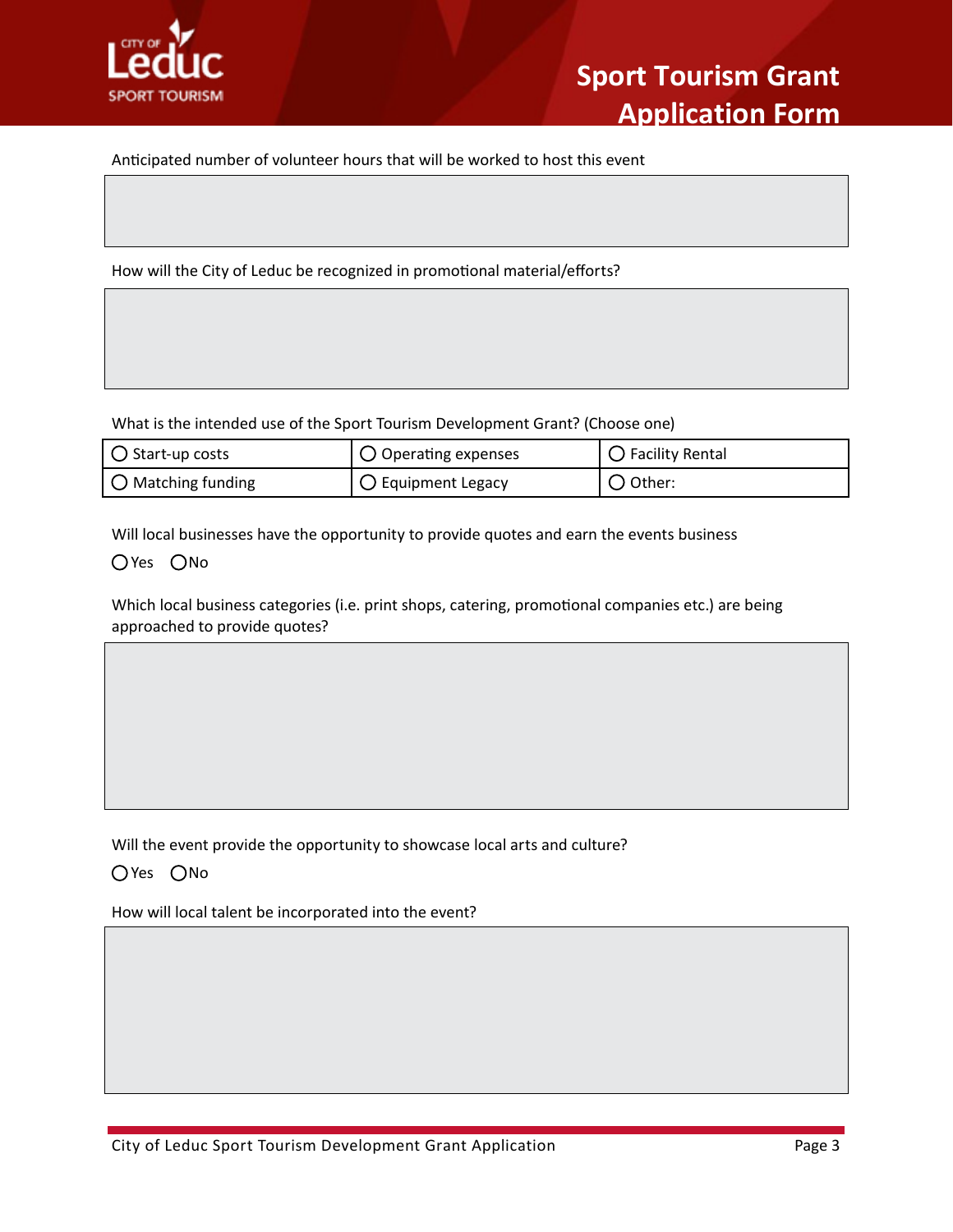

**Organization Information** How will the broader community and other community groups be engaged?

Are any environmentally sustainable initiatives being implemented? (Explain)

 $\mathcal{F}(\mathcal{F})$  and  $\mathcal{F}(\mathcal{F})$  of the eventy of the eventy of the eventy of the eventy of the event of the event of the event of the event of the event of the event of the event of the event of the event of the event o

In the event this event generates a financial surplus, describe the plans for using the legacy funds including any philanthropic plans to support charities or not-for-profits in the Leduc region.

 $\mathcal{P}$ lease see the Sport Tourism Grant Application Guidelines to assist in completing the application  $\mathcal{P}$ 

### **Event Finances/Impacts**

Total expenses projected for the event  $\;$ \$  $\zeta$ Please review funding levels outlined in the Sport Tourism Grant Guidelines.<br>
Total expenses projected for the event S<br>
Grant dollars requested S<br>
Please attach a copy of the City of Leduc booking contract.<br>
Altach the eve Total revenue projected for the event \$ Grant dollars requested \$

Please attach a copy of the City of Leduc booking contract.

Attach the event budget or complete the budget template in the appendices.

Name and signature of two (2) board members of the organization:

Signature of Chair/President **Signature of Vice-Chair/President or Treasurer**